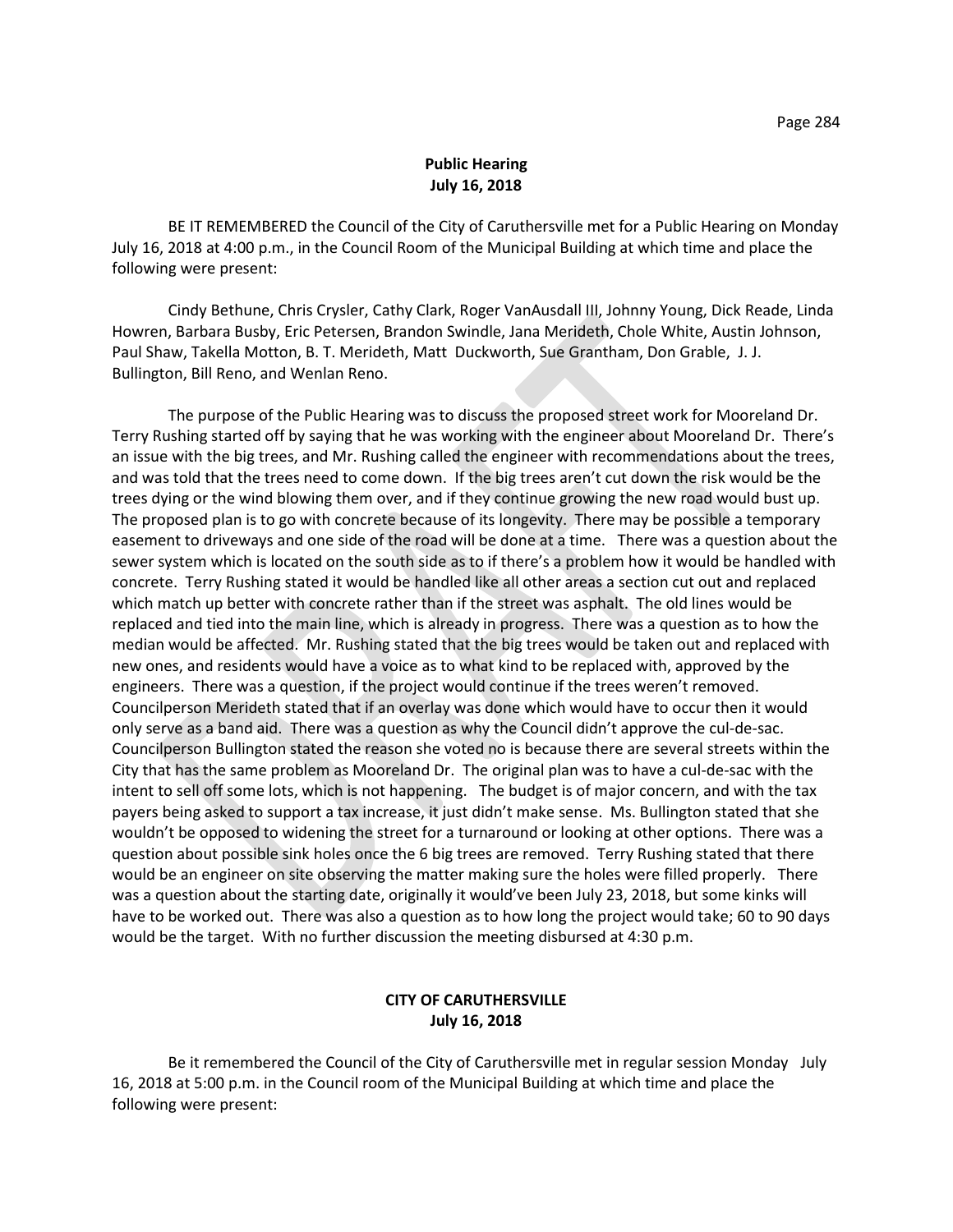Page 285

| Sue Grantham          | Mayor                 |
|-----------------------|-----------------------|
| <b>Takella Motton</b> | <b>City Clerk</b>     |
| Lawrence Dorroh       | <b>City Counselor</b> |
| Tony Jones            | Sergeant at Arms      |
| Rodgers               | Councilperson         |
| Duckworth             | Councilperson         |
| <b>Bullington</b>     | Councilperson         |
| Lyons (Absent)        | Councilperson         |
| Rittenberry           | Councilperson         |
| Grable                | Councilperson         |
| Hood                  | Councilperson         |
| Merideth              | Councilperson         |
|                       |                       |

The number of members necessary to consider a quorum being present, the Mayor called the meeting to order and announced the meeting was in session for the transaction of business.

The first order of business was the approval of the July 2, 2018 regular session minutes. Councilperson Duckworth motion to approve, second by Councilperson Merideth which resulted in the following vote:

| Rodgers           | Yes | Duckworth   | Yes    |
|-------------------|-----|-------------|--------|
| <b>Bullington</b> | Yes | Rittenberry | Yes    |
| Grable            | Yes | Hood        | Absent |
| Merideth          | Yes |             |        |

Councilperson Bullington motion for approval of the reports and bills, second by Councilperson Grable which resulted in the following vote:

| Rodgers           | Yes | Duckworth   | Yes    |
|-------------------|-----|-------------|--------|
| <b>Bullington</b> | Yes | Rittenberry | Yes    |
| Grable            | Yes | Hood        | Absent |
| Merideth          | Yes |             |        |

Fire report; Fire calls from July 5, 2018 through July 16, 2018 are as follows: 7/5/18; Structure fire on Beckwith with female arrested for arson along with other charges, 7/5/18; Gas meter struck while mowing grass, 7/7/18; Mutual aid request for structure fire in Hayti Heights, 7/8/18; Extrication from a RV on I55 northbound, 7/8/18; Trash fire on Laurant with a ticket issued, 7/10/18; Dumpster on fire on Ward Avenue, 7/11/18; Eighteen wheeler on fire on Rt. DD a total loss, 7/15/18; Smoke scare on Willow. Fire inspections were conducted at Lady Luck Casino on July 9, 2018.

Street & Sanitation; Terry Rushing reported the pickup of tree debris. The tractor with the bush hog its PTO clutch has gone out and is out for repairs.

Code Enforcement; Sonya Fuller reported sending out 10 letters, and is following up on multiple properties with the contractors hired by the City. Ms. Fuller has visited 28 residences making them aware of the dumpster site at the Maintenance yard. Councilperson Bullington wanted to know how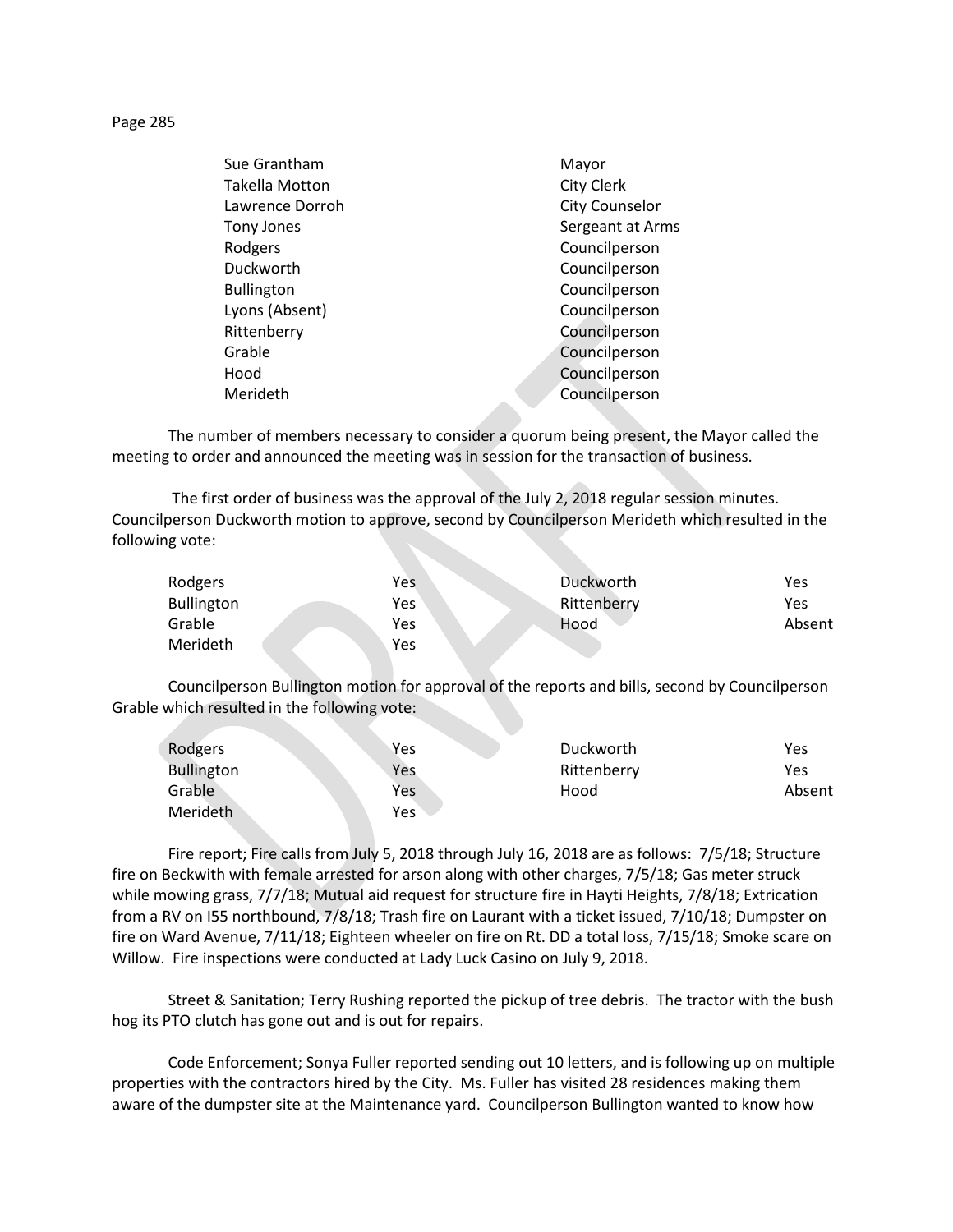many violations actually get to court, and what happens when it does. If the nuisance isn't abated a citation is issued if it's not complied with, then a probable cause statement is issued to Municipal court. There's a trial date that is set, in which the process could take up to a month when the fine is issued. For litter a resident can be issued a ticket of \$130 without going to court. Counselor Dorroh provided several options concerning McCoy's Salvage Yard property as follows: 1. Issue the order to abate the nuisance to the property owner; if they don't comply the City can abate the nuisance or hire an independent contractor. The cost would be assessed as a special tax bill against the property, and would be enforceable through the sale of the property if the tax bill is not paid. 2. Bring an action in Municipal court against the property owner to enforce compliance with City ordinances. The property owner has to maintain premises free of litter, and violation can be enforced at any time in Municipal court. 3. An abatement order can be issued with consent of the property owner right of entry and the City or independent contractor can clean the property up, and the City can get a lien against the property for recovery of cost. 4. The City can acquire the property by donation and undertake the cleanup itself, and the property is sold to recoup the cost. This method is not recommended because of the potential environmental hazards unless it is performed through the Brownfields programs for redevelopment. The best approach with this property would be through an urban redevelopment corporation or a land clearance for redevelopment corporation each designed for blighted areas with some stipulations, which would be under the Department of Revenue's Voluntary Cleanup Program and the Department of Economic Development's Brownfields tax credit program. This would be the most expensive approach and would need to be done through various state programs. Counselor will give a recommendation once a title search is done, and more information is gathered.

Water & Sewer; Paul Shaw reported that he's waiting to get information from John Chittenden concerning the Industrial tower.

Park & Recreation; Wes Deere reported that the swim meet was a success, and the Park Board meeting will be Wednesday July 18, 2018 at 6:00 p.m. Pee wee flag football signups will be coming up soon.

Library report; Teresa Tidwell reported that in order to access eBooks quickly you need to go the available now pay tab. With the Library being an overdrive advantage library, the  $10^{th}$  of every month if you have an eBook you want to access then you will be advanced up in first position. The summer reading program is coming to an end. Next week will be ice cream, karaoke, and dance parties.

Budget report; Councilperson Bullington reported that the Finance committee had met last week, and half of the budget has be done. Once the June financials are available the budget should be completed soon thereafter.

New business; Jana Merideth reported attendance of the Economic Development meeting at the Delta Center July 5, 2018. Attendance is planned for the Mississippi River Cities & Towns Initiative annual meeting in Davenport, IA September 18-20, 2018. The Economic Development Planning Team next meeting will be October 9, 2018 at 5:30 p.m., the consensus is to continue working on the Essential Water & Sewer campaign. There will be a tour of the Water plant on Industrial Dr. at 6:00 p.m. Thursday July 19, 2018 hot dogs and snacks will be provided. The American Legion Post 88 will be opening their meeting for a presentation from Water & Sewer on Thursday July 26, 2108 at 6:00 p.m.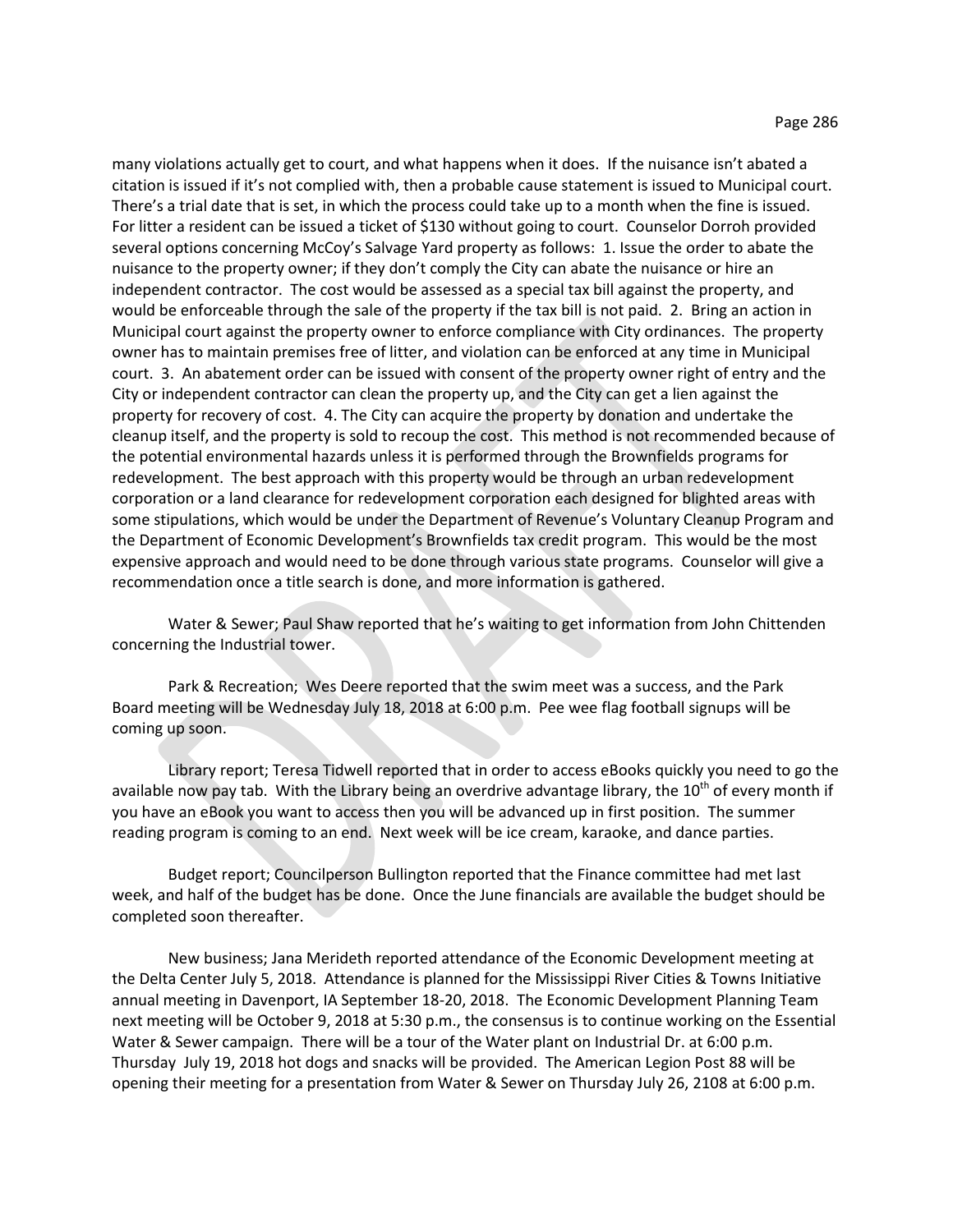## Page 287

The Lions Club will be hosting an informational meeting at the Library with a question and answer segment about the water project, and Water & Sewer will be giving a presentation there also. Friday August 3, 2018 the Essential Water & Sewer Campaign Committee will have a booth at the Backyard Barbecue. Monday August 6, 2018 is the City Council meeting which will be brief and a tour of the  $3^{rd}$  St. plant will ensue. There will be a door to door campaign on August 5, 2018. After the election, focus will be back on the packet consisting of information about the City that the Mayor has proposed for potential business interest.

Business from the floor; Edward Isom was concerned about 12<sup>th</sup> and Vest with the potholes and how water sets on one side of the street for weeks at a time. Mr. Isom wanted to know if 12<sup>th</sup> and Vest was on the list for street repairs, and Terry Rushing stated that it was. Mr. Isom also brought up having to have liquor license at his establishment if liquor was on the premises if a party was conducted by him or someone wanting to rent his establishment. He mentioned that people had parties at the American Legion, Armory, and Community Center and they charge admissions, and have liquor on the premises. Counselor Dorroh explained that they were not operating as a business and that was the difference. Mr. Isom has told people that wanted to rent his building that they would have to get a liquor license to have a party, because that was what he was told. Counselor Dorroh stated that he would get with the Chief of Police to see his position. Mr. Isom stated he didn't care about the rules, but wanted to be on the same playing level field as everyone else, what goes for one should go for all.

Charles Cain wanted to know why the  $3^{rd}$  St. plant wasn't working, he was told that the boards were struck by lightning, and the reason the insurance wasn't used was because the basement was also flooded, they didn't realize until later it was struck by lightning, and it was too late to file a claim. Mr. Cain wanted to know if the 3<sup>rd</sup> St. plant was actually needed. Paul Shaw stated that during winter the City almost ran out of water because of the water running constantly because of the low temperatures. Mr. Cain inquired about the water wells, he was told that there are 2 wells and one of them was barely getting by. Mr. Cain inquired about the inflow source correction, and was told that the sewer mains were 60 to 70 years old and was in need of replacement of the clay pipes. Mr. Cain inquired about the force mains, and was told that they were 15 inches in diameter and keep breaking. Mr. Cain inquired of the sewer evaluation, and was told that they would go in with a camera to see when it rains where they're getting the most water. Mr. Cain inquired of the disinfection system, and was told that it was mandated by state. Mr. Cain inquired of the standby generator, and was told that the one that the City has doesn't generate enough power for the whole plant. Mr. Cain inquired of the stairs, walkway, and handrailing, and was told with the added regulations that they have to walk around 15 ft. in the air with only a ledge for support for testing. There were other questions that were asked that Paul Shaw explained. In summary a lot of the equipment has to be replaced because it's obsolete for replacement parts.

Mary Gilmore inquired about the mowing of the exit at the S. Ward entrance. There had been discussions previously of getting different entities within the City to pitch in for the cleanup so the burden wouldn't be solely on the City. MODOT also stated at a previous meeting that they wouldn't be mowing exit ramps only 2 to 3 times a year, because they didn't have the manpower to do so. Terry Rushing will be contacting MODOT to see when or if they would be mowing in the area.

There was discussion of the poor reception of cell phones with AT & T, and the Mayor stated the matter could be looked into. The reception has not always been so bad, and there use to be good reception.